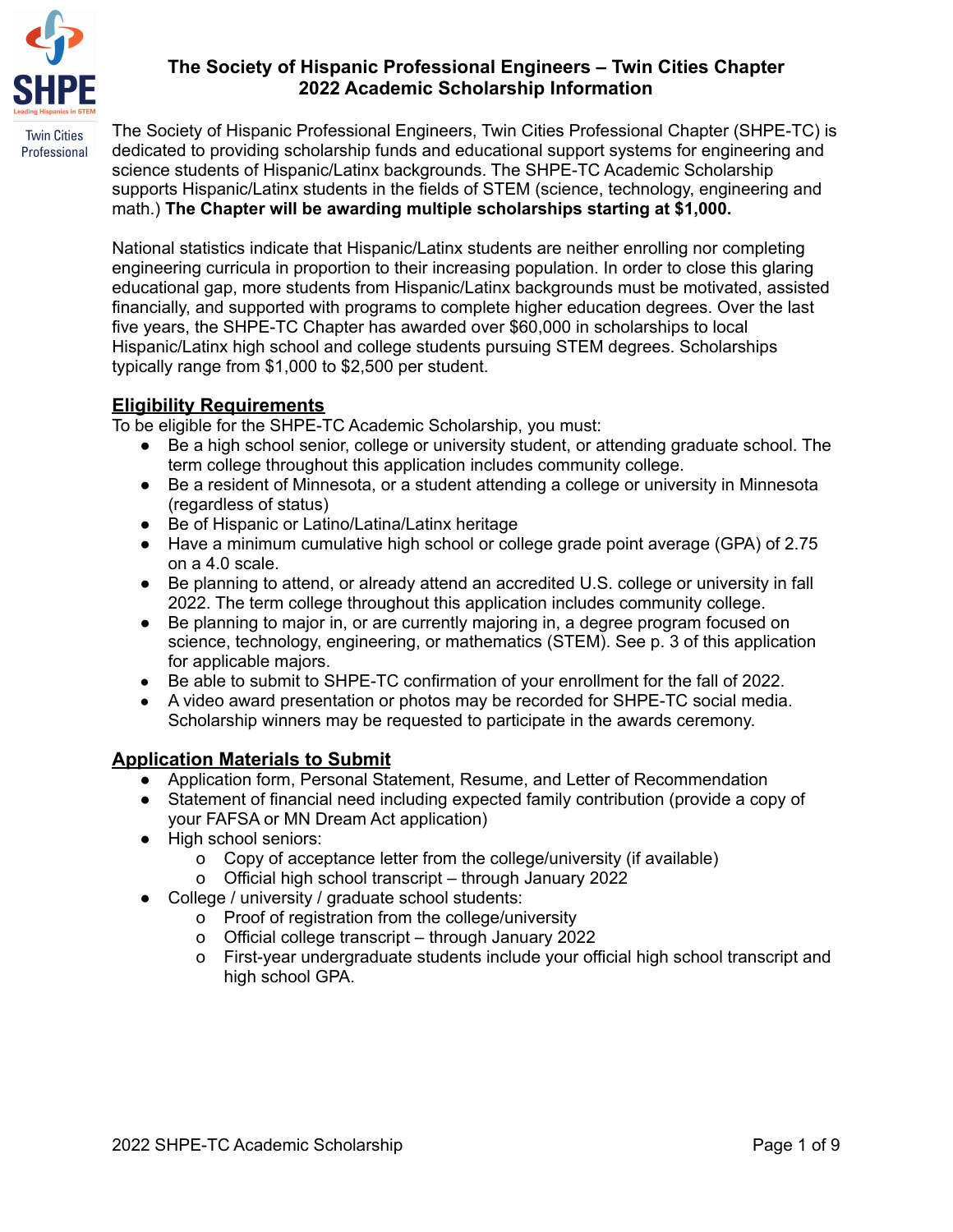

Professional

#### **Application Deadline and Email Address**

We recognize that the COVID-19 virus has caused disruption for our scholarship applicants. Complete and e-mail the application NO LATER THAN **May 14 th , 2022 at 11:59 pm CT** to [applications@shpetwincities.org.](mailto:applications@shpetwincities.org) There will be no exceptions.

#### **Application Ineligibility and SHPE-TC Scholarship Committee Guidelines**

Students who have a parent or guardian that is a current SHPE-TC Board member are ineligible for this scholarship.

If a SHPE-TC Scholarship Committee member is a relative, guardian, teacher, supervisor, or mentor for a student they will not review their application. SHPE-TC Scholarship Committee members will be asked to disclose any conflict of interest they have with student applications. If there is a conflict of interest they will not review that specific application. (SHPE-TC Scholarship Committee members can still write a letter of recommendation for a student they know, if they wish to do so.)

#### **Application Timeline and Process**

Applications are due **May 14 th 2022 at 11:59 pm CT** (local time in Minnesota)**.** Partial applications will not be reviewed. The SHPE-TC Scholarship Committee will review the applications and determine award winners. **Winners will be contacted by email** regarding their participation in the awards ceremony, and if necessary, to answer other questions.

All applicants will be notified of the SHPE-TC Scholarship Committee's decision, including those who are not awarded scholarships. We expect to inform applicants no later than June 14<sup>th</sup> 2022. The exact number of scholarships and amounts of scholarships can vary from year to year. Unfortunately, we cannot be specific at this time because we expect to receive additional funds between when we release the scholarship applications and when the Scholarship Committee reviews applications. Details for the last 3 years:

● 2021: 6 total scholarships, 2 high school, 4 college. 2 for \$2,000. 1 for \$1,500. 3 for \$1,000. Total awarded to all scholars: \$8,500.

● 2020: 10 total scholarships, 2 high school, 8 college. 1 for \$2,500. 3 for \$2,000. 1 for \$1,250. 5 for \$1,000. Total awarded to all scholars: \$14,750.

● 2019: 10 total scholarships, 4 high school, 6 college. 1 for \$3,500. 1 for \$2,500. 2 for \$2,000. 2 for \$1,500. 4 for \$1,000. Total awarded to all scholars: \$17,000.

**NOTE:** High school award winners must provide a copy of their acceptance letter from at least one college/university to SHPE-TC prior to scholarship allocation.

#### **Application Format**

We accept applications in Word, PDF, or JPG format only. PDF is preferred. Applications can be submitted in separate files or in one file, either is fine. If you print out this application and fill it out by hand, please write legibly. Pages 5-9 are required. If you prefer to type your responses separately, that is fine, but please include all of the sections that are on this application and answer all of the questions. If you are unable to scan your signature for part D, you can type your name in the signature box.

**Questions? If you have questions about the scholarship application, email [applications@shpetwincities.org](mailto:applications@shpetwincities.org).**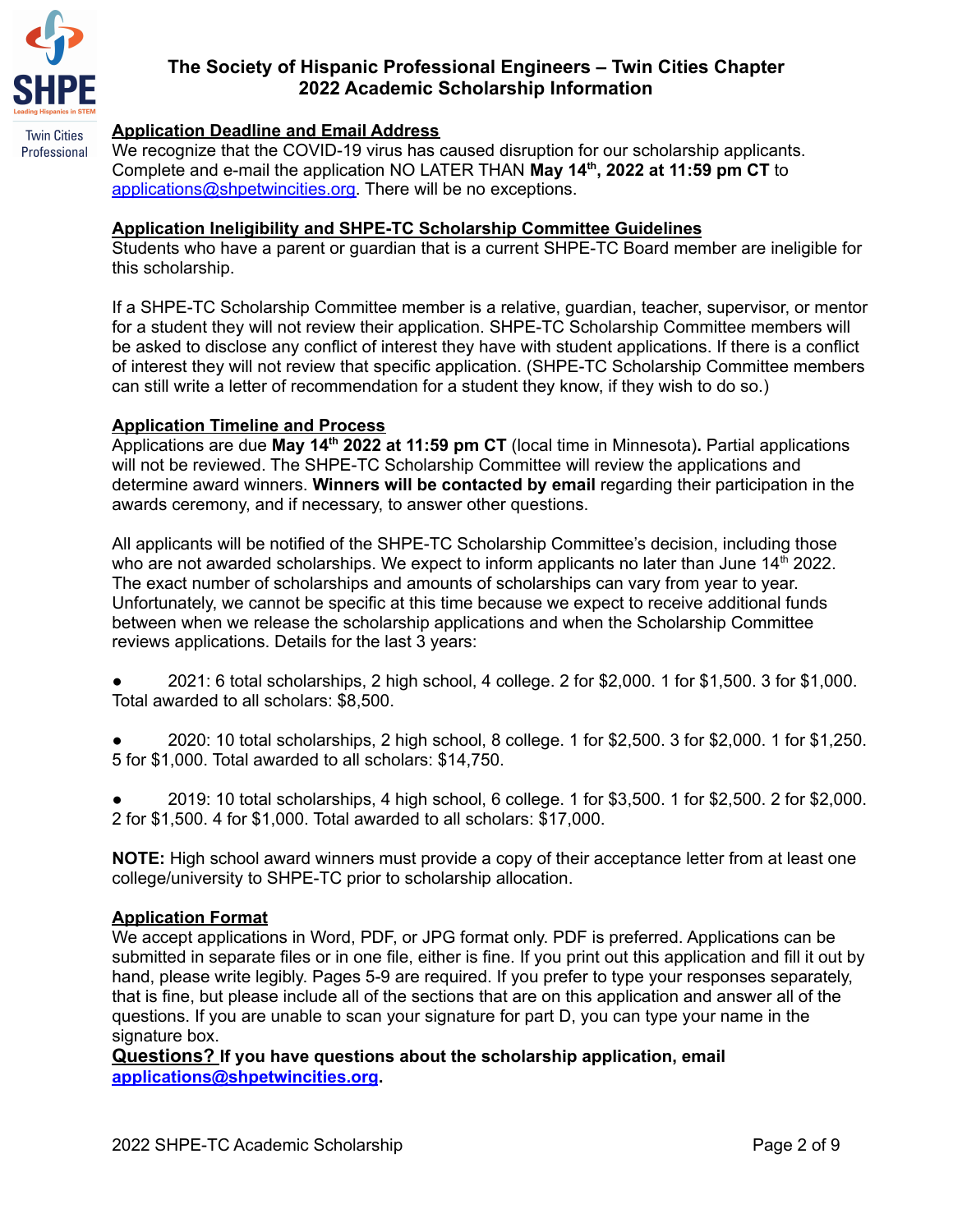

**Twin Cities** Professional

# **The Society of Hispanic Professional Engineers – Twin Cities Chapter 2022 Academic Scholarship Information**

#### **Want to Donate or Become a Sponsor?**

If you or your company would like to support SHPE-TC, email [external@shpetwincities.org](mailto:external@shpetwincities.org). Your support will allow us to provide more scholarships to deserving Hispanic/Latinx STEM students.

#### **Eligible STEM Degree Programs – for the SHPE Twin Cities scholarship**

This list is based on other standard definitions of STEM degrees, including the National SHPE list. Note that degree programs listed below will not be available at all universities, colleges, or community colleges.

\* If your major is not listed below but you believe that it is an eligible STEM major, please email **[applications@shpetwincities.org](mailto:applications@shpetwincities.org)** to discuss before submitting your application.

COMPUTER AND INFORMATION SCIENCES & ENGINEERING (including Software Engineering)

ENGINEERING, including all of the following:

Aeronautical and Aerospace Engineering, Bioengineering, Biomedical Engineering, Chemical Engineering, Civil Engineering, Computer Engineering, Electrical and Electronic Engineering, Energy Engineering, Environmental Engineering, Industrial Engineering, Materials Engineering, Mechanical Engineering, Nuclear Engineering, Ocean Engineering, Software Engineering, Computer Engineering, Systems Engineering

HEALTH, including all of the following: General Medical, Nursing, Pre-Med

MATHEMATICAL SCIENCES, including all of the following:

Actuarial Science, Pure Mathematics, Financial Mathematics, Probability and Statistics, Operations Research and Statistics, Computational and Applied Mathematics

SCIENCE, including all of the following:

Chemistry, Environmental Science, Food Science, Geoscience (including Geophysics and Marine Biology), Life Sciences (including Biology, Biochemistry, Ecology, Genetics, Neuroscience), Materials Research, Physics and Astronomy (including Astronomy and Astrophysics)

STEM EDUCATION AND LEARNING RESEARCH, including all of the following: Engineering Education, Science Education, Mathematics Education, Technology Education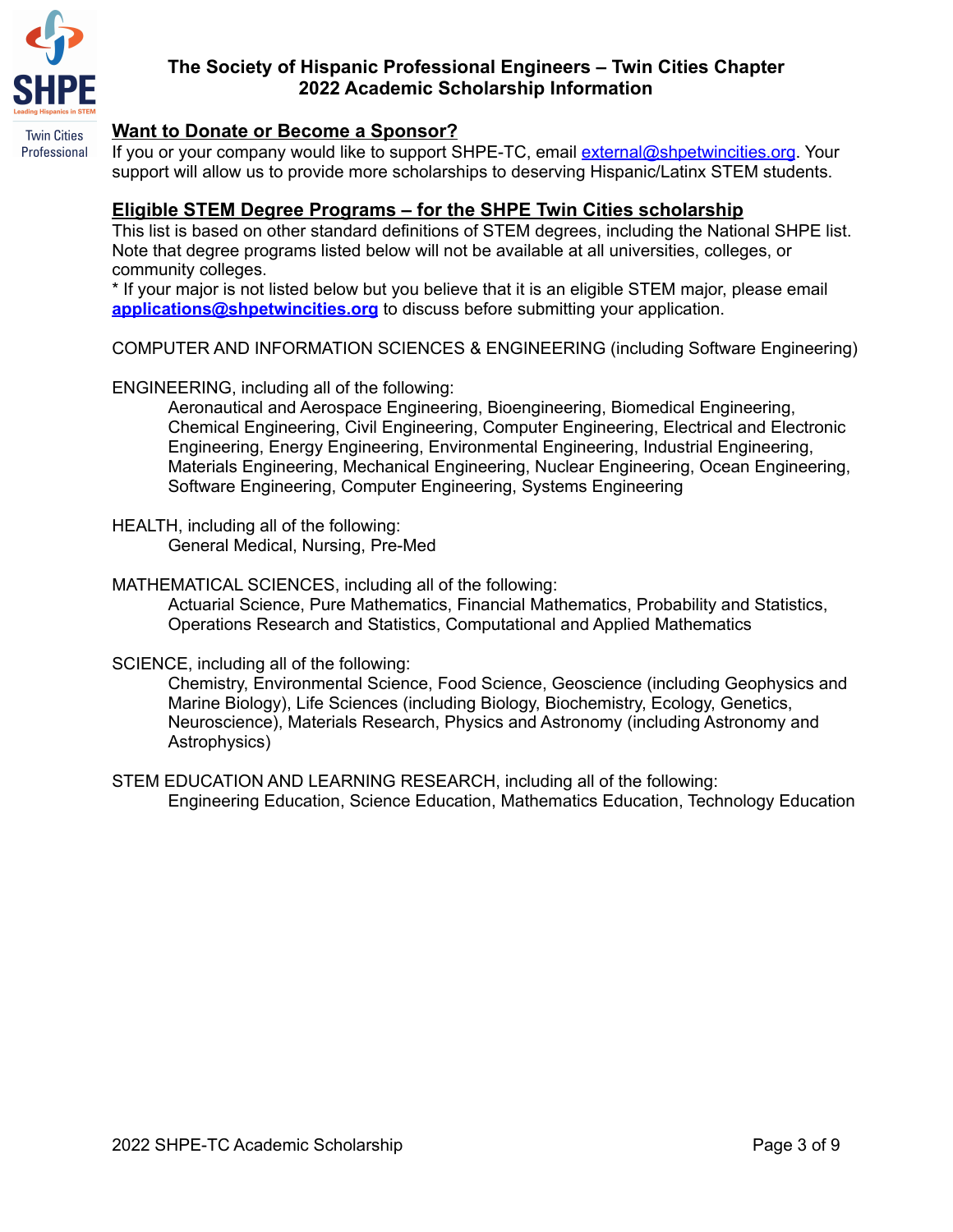

## **The Society of Hispanic Professional Engineers – Twin Cities Chapter 2022 Academic Scholarship Information**

#### **CHECKLIST:**

This is not part of the application but may help you ensure you have completed all parts of this application. The parts you must complete are on pages 5-9.



GENERAL INFORMATION (PART A) p. 5 of this application

RESUME



Copy of ACCEPTANCE LETTER from college/university (if available) – High school students only



Official high school transcript and GPA – High school students (through January 2022) AND First-year undergraduate students (through end of high school)

Proof of registration from the college/university – current college students



Official college transcript – through January 2022 – current college students

PERSONAL STATEMENT (PART B) p. 6 of this application – limit 2 pages

STATEMENT OF FINANCIAL NEED (PART C) p. 7 of this application – narrative has a limit of 1 page



Expected Family Contribution information – copy of your FAFSA or MN DREAM ACT application



NAME, DATE, SIGNATURE (PART D) p. 8 of this application

LETTER OF RECOMMENDATION (PART E) p. 9 of this application - limit of 1 page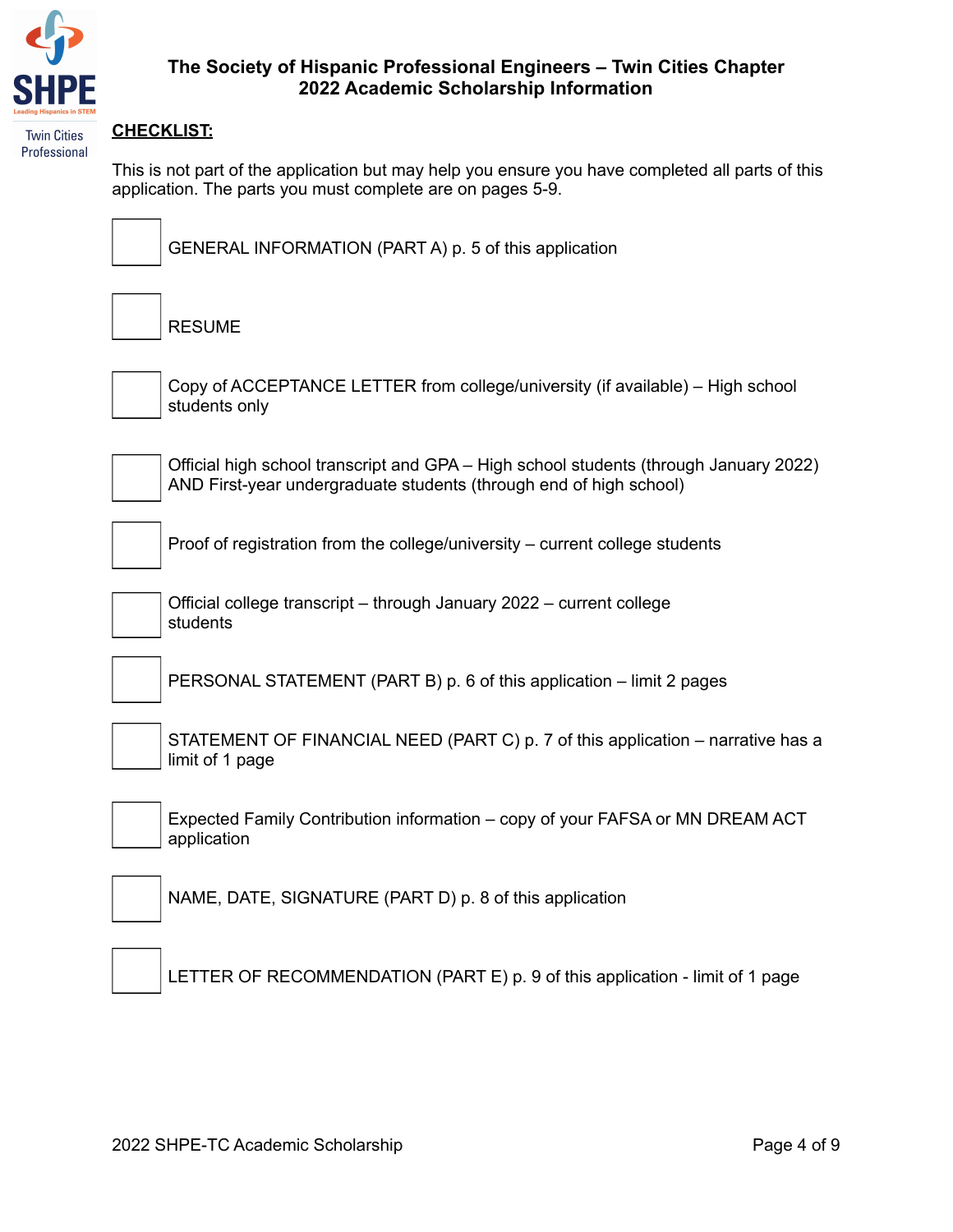

| <b>Part A. GENERAL INFORMATION:</b> |                                                                                                          |  |  |
|-------------------------------------|----------------------------------------------------------------------------------------------------------|--|--|
|                                     |                                                                                                          |  |  |
|                                     |                                                                                                          |  |  |
|                                     | (Home Address)<br>(City)                                                                                 |  |  |
|                                     |                                                                                                          |  |  |
|                                     | (Home Phone or Cell Phone)<br>(State)<br>(Zip Code)                                                      |  |  |
|                                     | Preferred email address (please check for responses):                                                    |  |  |
|                                     | Ethnic Background:                                                                                       |  |  |
|                                     | Are you a first-generation college student? (Your parents have not graduated from college.)              |  |  |
|                                     | If yes, do you have an older sibling who is a college graduate or enrolled in college?                   |  |  |
|                                     |                                                                                                          |  |  |
|                                     | High school you are graduating from spring 2022, or college/university currently enrolled in:            |  |  |
|                                     | Schools (community college or university) that you are applying to with plans to start in fall           |  |  |
|                                     | 2022. Include all and city and state for each. (leave blank if currently in college)                     |  |  |
|                                     | Planned STEM major or field of study (may list more than one):                                           |  |  |
|                                     |                                                                                                          |  |  |
|                                     |                                                                                                          |  |  |
|                                     | High school or college cumulative GPA (required)<br>$($ of 4.0)<br>Expected graduation date (month/year) |  |  |
|                                     | Extracurricular activities (not paid work):                                                              |  |  |
|                                     |                                                                                                          |  |  |
|                                     | Leadership positions:                                                                                    |  |  |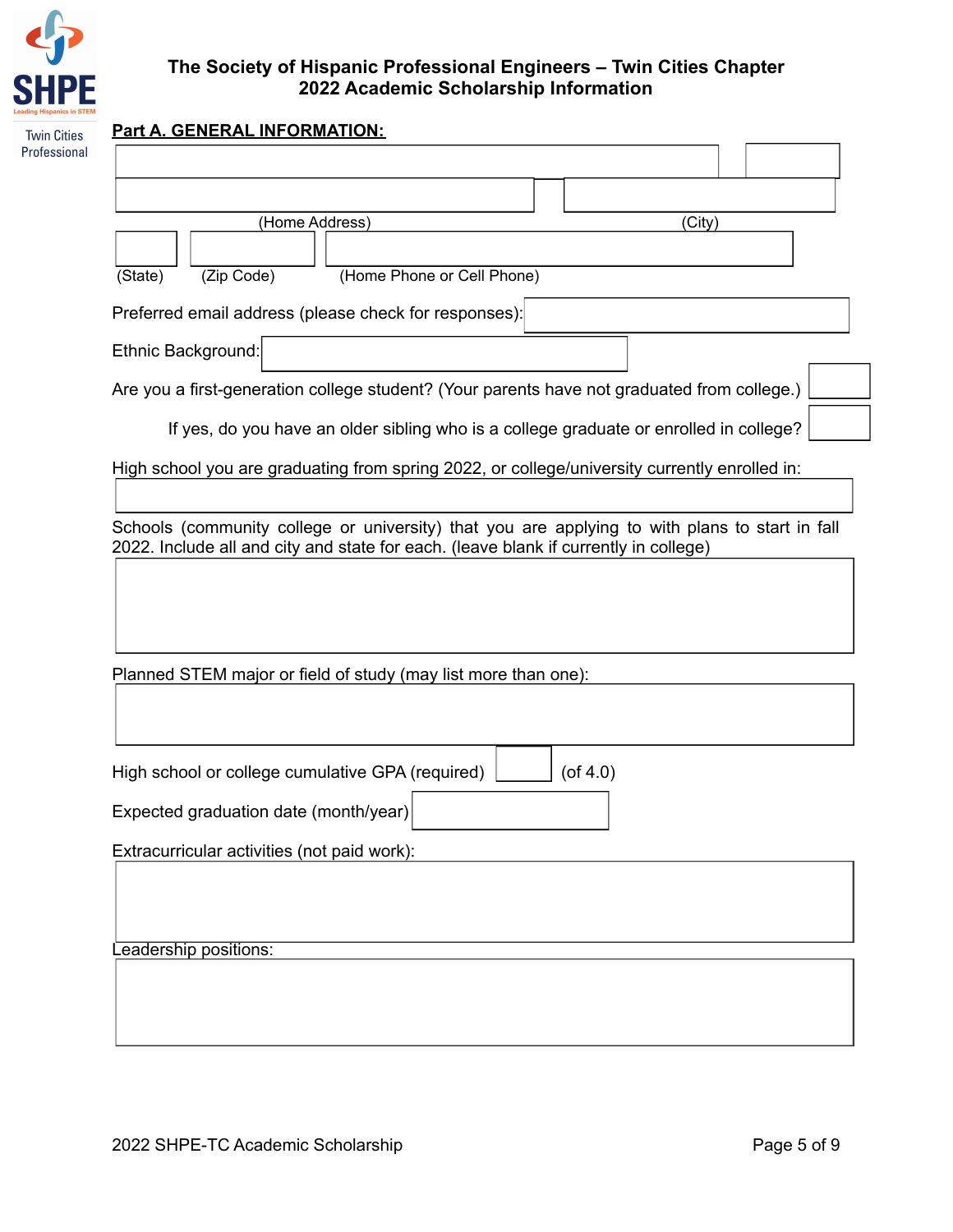

# **The Society of Hispanic Professional Engineers – Twin Cities Chapter 2022 Academic Scholarship Information**

#### **Part B. PERSONAL STATEMENT:**

How will your chosen field of study assist you in reaching your long-range goals beyond a college degree? What are the most important issues this field is facing today? Discuss a special attribute or accomplishment that sets you apart. Please explore individual goals, what inspired you to choose your planned major and profession, and aspects other than the need for financial assistance. (Your need for financial assistance will be covered in a separate section of the application.) This can be handwritten or typed and attached separately. Limit this statement to no more than two pages.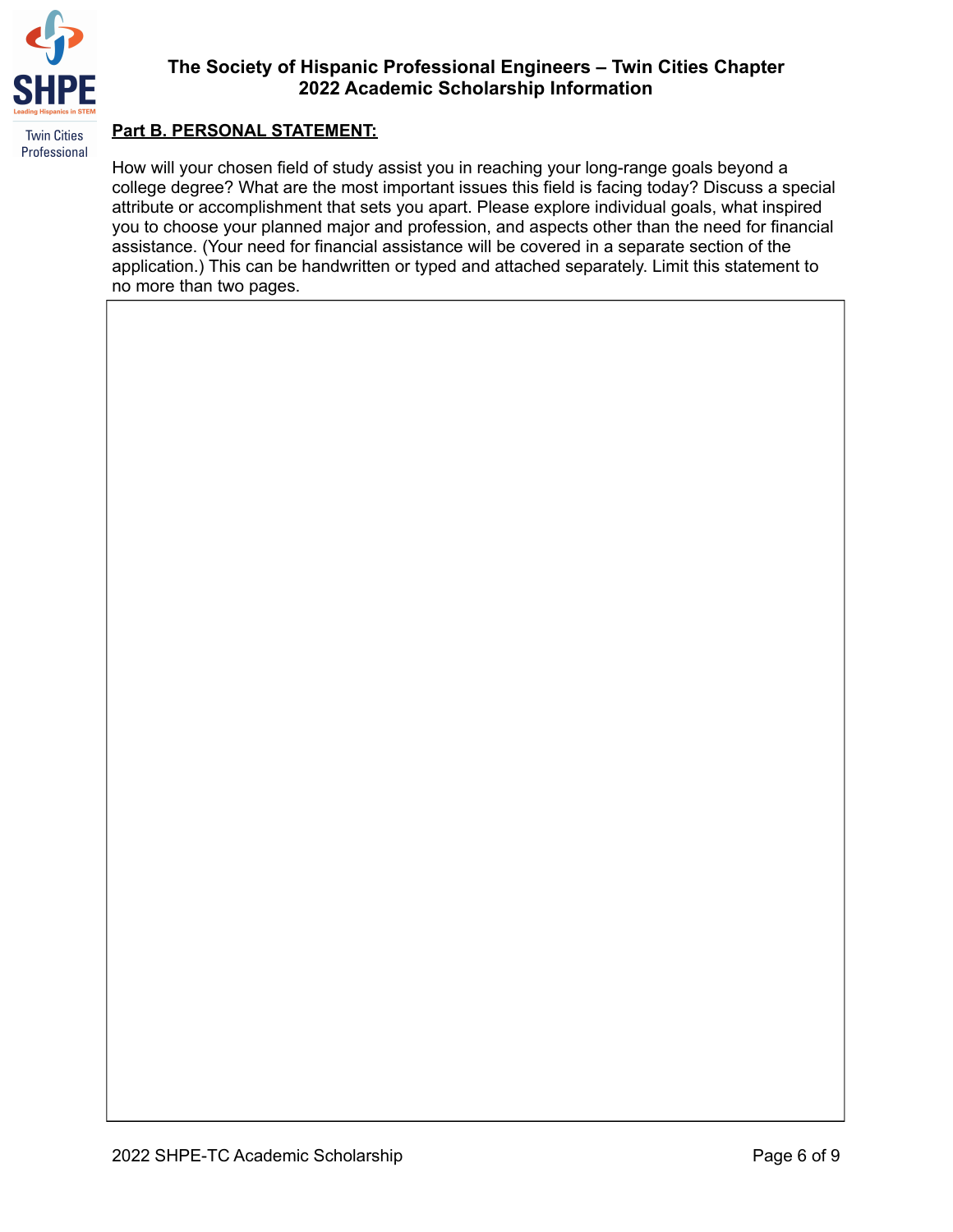

#### **Part C. STATEMENT OF FINANCIAL NEED: Twin Cities**

| <b>Twin Cities</b><br>Professional | <u>Part C. STATEMENT OF FINANCIAL NEED:</u><br>Living with: (Please check one)                                                                                                              |  |  |  |
|------------------------------------|---------------------------------------------------------------------------------------------------------------------------------------------------------------------------------------------|--|--|--|
|                                    | Not with a parent<br>One<br><b>Both Parents</b><br>or guardian (on<br>Parent or<br>own or with<br>or two<br>one<br>Guardians<br>unrelated<br>Guardian<br>roommates)                         |  |  |  |
|                                    | Total Number of family members living in your present household:                                                                                                                            |  |  |  |
|                                    | Expected Family Contribution (* from FAFSA or MN Dream Act):                                                                                                                                |  |  |  |
|                                    | Are you currently employed?<br>If yes, where and how many hours per week?                                                                                                                   |  |  |  |
|                                    | What is your family's and/or your approximate annual income from all sources? (Also include an<br>explanation of any special circumstances.) Limit this statement to no more than one page. |  |  |  |
|                                    |                                                                                                                                                                                             |  |  |  |
|                                    |                                                                                                                                                                                             |  |  |  |
|                                    |                                                                                                                                                                                             |  |  |  |
|                                    |                                                                                                                                                                                             |  |  |  |
|                                    |                                                                                                                                                                                             |  |  |  |
|                                    |                                                                                                                                                                                             |  |  |  |
|                                    |                                                                                                                                                                                             |  |  |  |
|                                    |                                                                                                                                                                                             |  |  |  |
|                                    |                                                                                                                                                                                             |  |  |  |
|                                    |                                                                                                                                                                                             |  |  |  |
|                                    |                                                                                                                                                                                             |  |  |  |
|                                    |                                                                                                                                                                                             |  |  |  |

**\* NOTE:** Remember that you also need to include a copy of your FAFSA or MN Dream Act application.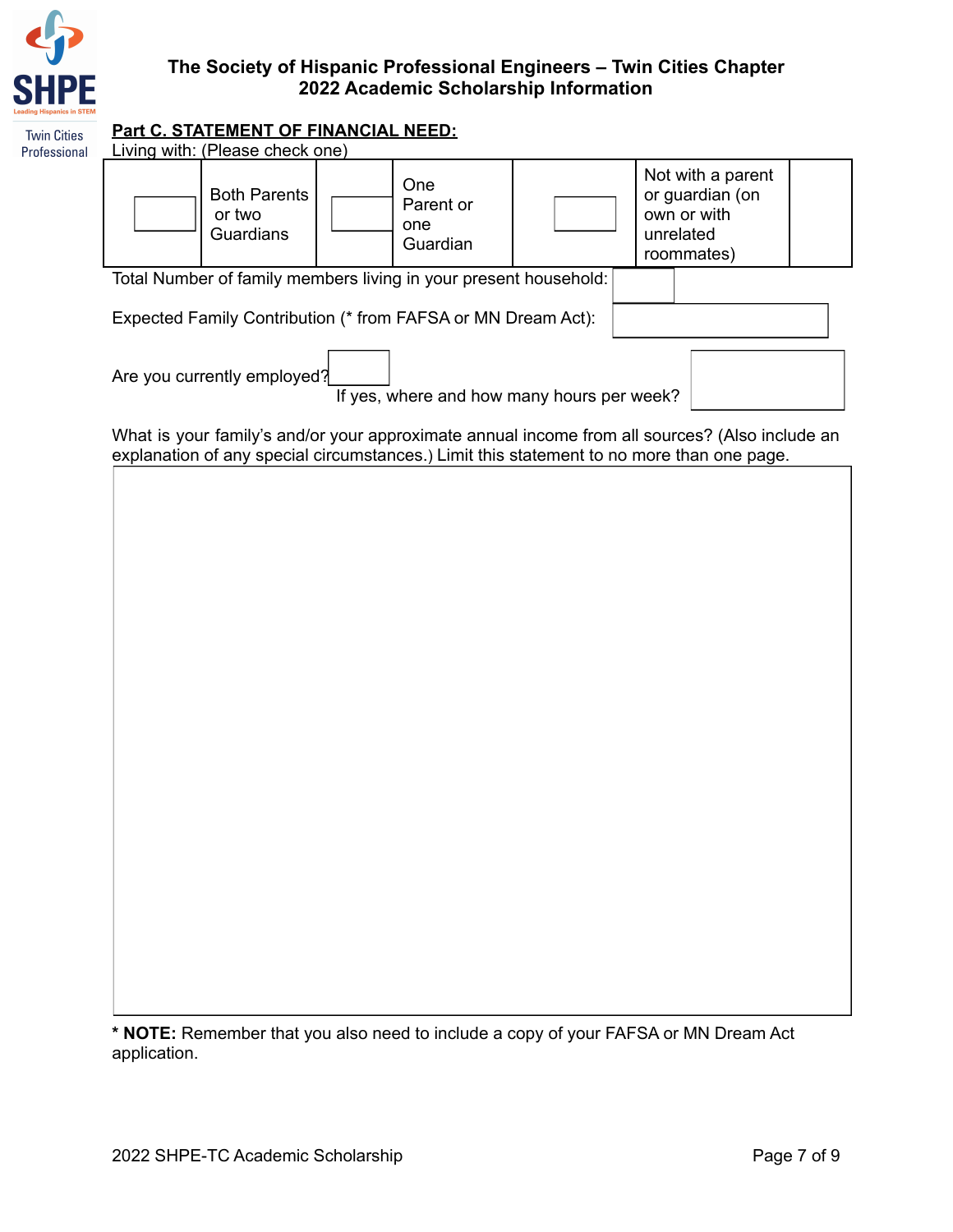

| <b>Twin Cities</b> | <u>Part D: I certify that the statements and information provided in this application are true</u>                                |  |                             |  |  |  |
|--------------------|-----------------------------------------------------------------------------------------------------------------------------------|--|-----------------------------|--|--|--|
| Professional       | and accurate to the best of my knowledge.<br>If awarded a scholarship I plan to do my best to participate in the awards ceremony. |  |                             |  |  |  |
|                    |                                                                                                                                   |  |                             |  |  |  |
|                    |                                                                                                                                   |  |                             |  |  |  |
|                    | Date:                                                                                                                             |  | Applicant's printed name: [ |  |  |  |
|                    |                                                                                                                                   |  |                             |  |  |  |

**(If you are unable to scan your signature, then type your name below. By doing so you affirm that the typed information below acts as your signature.)**

**Applicant's signature**: